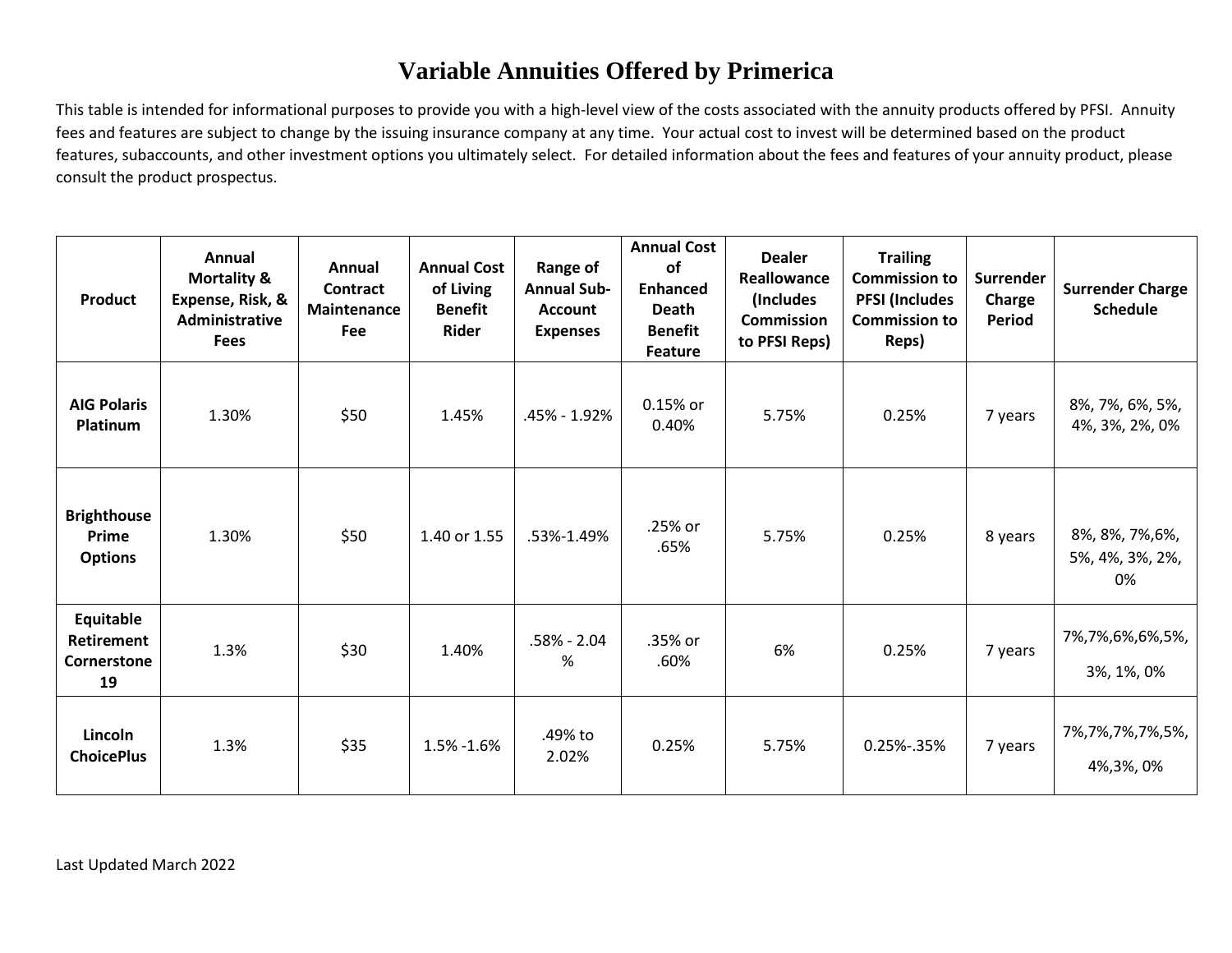## <span id="page-1-0"></span>**Fixed and Fixed Indexed Annuities Offered by Primerica**

This table is intended for informational purposes to provide you with a high-level view of the costs and features associated with the annuity products offered by Primerica. Annuity fees and features are subject to change by the issuing insurance company at any time. For detailed information about the fees, features, and crediting methods of your annuity product, please consult the annuity product materials and contract.

| <b>Product</b>                                             | <b>Type</b>      | <b>Annual Mortality</b><br>& Expense, Risk<br>Fee, Contract<br><b>Maintenance Fee,</b><br><b>Subaccount</b><br>Expenses <sup>1</sup> | <b>Annual Cost</b><br>of Living<br><b>Benefit</b><br>Rider | <b>Dealer</b><br>Reallowance<br>(Includes)<br><b>Commissions</b><br>to PFSI Reps) | <b>Trailing</b><br><b>Commission to</b><br><b>PFSI (Includes</b><br><b>Commission to</b><br>Reps) | <b>Surrender</b><br>Charge<br><b>Period</b> | <b>Surrender Charge</b><br><b>Schedule</b>        |
|------------------------------------------------------------|------------------|--------------------------------------------------------------------------------------------------------------------------------------|------------------------------------------------------------|-----------------------------------------------------------------------------------|---------------------------------------------------------------------------------------------------|---------------------------------------------|---------------------------------------------------|
| <b>AIG Assured</b><br><b>Edge Income</b><br><b>Builder</b> | Fixed            | N/A                                                                                                                                  | Mandatory;<br>.95%                                         | 3.75%                                                                             | .25%                                                                                              | 7 years                                     | 7%, 6%, 5%, 4%,<br>3%, 2%, 1%, 0%                 |
| <b>AIG Assured</b><br>Edge NY                              | Fixed            | N/A                                                                                                                                  | Mandatory;<br>.95%                                         | 3.75%                                                                             | .25%                                                                                              | 7 years                                     | 7%, 6%, 5%, 4%,<br>3%, 2%, 1%, 0%                 |
| <b>AIG Power</b><br><b>Advantage 7</b>                     | Fixed<br>Indexed | N/A                                                                                                                                  | Optional /<br>1%                                           | 4.15%                                                                             | 0.25%                                                                                             | 7 years                                     | 8%, 7%, 6%, 5%,<br>4%, 3%, 2%, 0%                 |
| <b>AIG Power</b><br>Advantage 10                           | Fixed<br>Indexed | N/A                                                                                                                                  | Optional /<br>1%                                           | 5.6%                                                                              | 0.25%                                                                                             | 10 years                                    | 10%, 9%, 8%, 7%,<br>6%, 5%, 4%, 3%,<br>2%, 1%, 0% |

Last Updated March 2022 <sup>1</sup> The issuing insurance company covers its expenses by investing your funds in a manner that provides the insurance company with a greater return than it is required to pay to you under the terms of the annuity contract.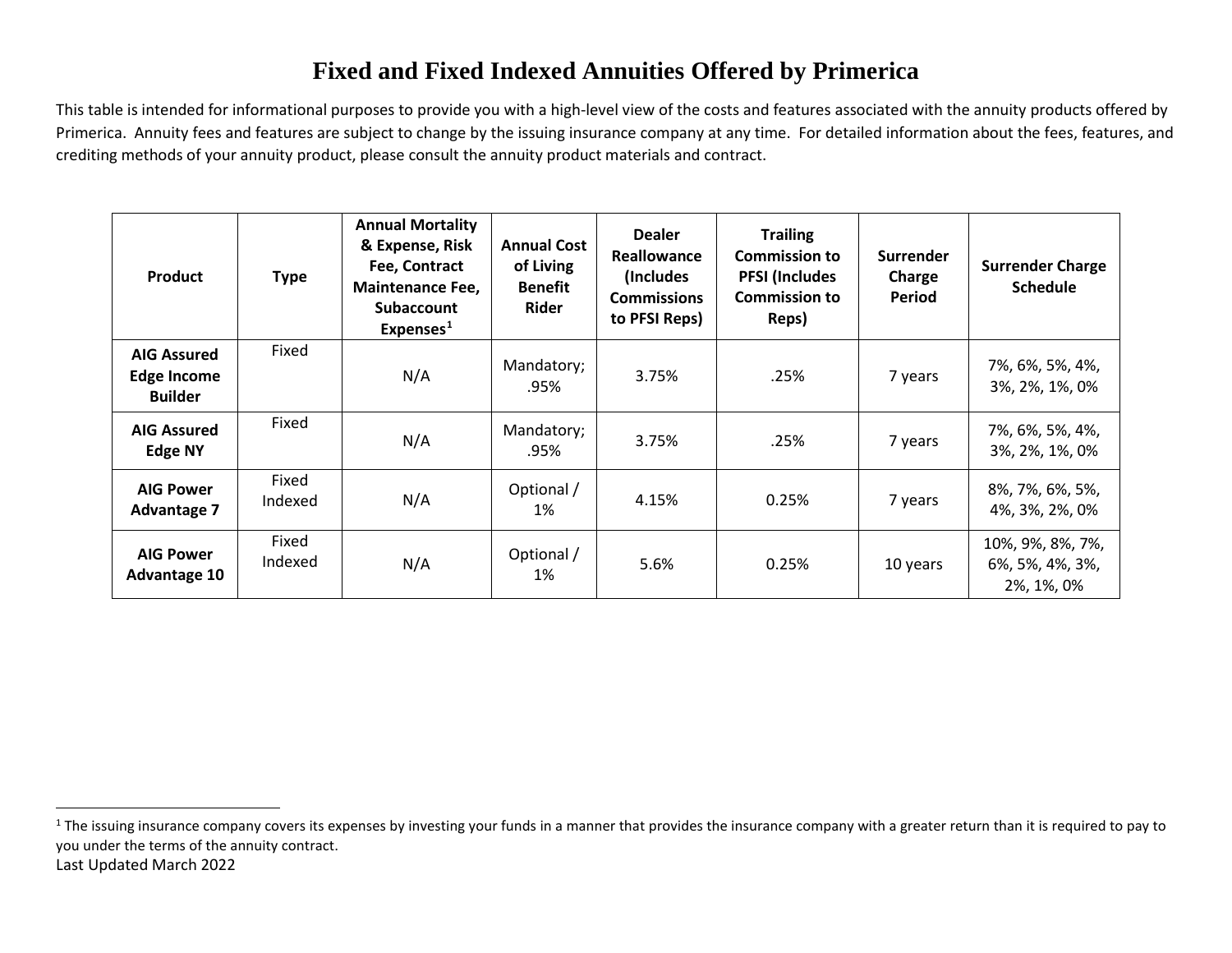## <span id="page-2-0"></span>**Index-Linked Variable Annuities Offered by Primerica**

This table is intended for informational purposes to provide you with a high-level view of the features associated with the annuity products offered by PFSI. Annuity features are subject to change by the issuing insurance company at any time. For detailed information about the features of your annuity product, please consult the annuity product prospectus.

| <b>Product</b>                                                      | Annual<br><b>Mortality &amp;</b><br><b>Expense, Risk</b><br>Fee, Contract<br>Fee, Subaccount<br>Expenses <sup>2</sup> | Contract<br><b>Buffer Levels</b>                           | <b>Death Benefit</b>                                      | <b>Dealer</b><br>Reallowance<br>(Including<br><b>Commissions</b><br>to PFSI Reps) | <b>Trailing</b><br><b>Commission to</b><br><b>PFSI (Includes</b><br><b>Commissions to</b><br>Reps) | Surrender<br>Charge<br>Period | <b>Surrender Charge</b><br><b>Schedule</b> |
|---------------------------------------------------------------------|-----------------------------------------------------------------------------------------------------------------------|------------------------------------------------------------|-----------------------------------------------------------|-----------------------------------------------------------------------------------|----------------------------------------------------------------------------------------------------|-------------------------------|--------------------------------------------|
| <b>Brighthouse</b><br><b>Financial Shield 3</b>                     | N/A                                                                                                                   | 10%, 15%                                                   | Return of<br>Premium<br>Included                          | 4%                                                                                | N/A                                                                                                | 3 years                       | 6%, 6%, 5%, 0%                             |
| <b>Brighthouse</b><br><b>Financial Shield 6</b>                     | N/A                                                                                                                   | 10%, 15%,<br>25%                                           | Return of<br>Premium<br>Included                          | 6%                                                                                | N/A                                                                                                | 6 years                       | 7%, 7%, 6%, 5%,<br>4%,<br>3%, 0%           |
| Equitable<br><b>Structured Capital</b><br><b>Strategies 16B</b>     | N/A                                                                                                                   | 10%, 20%,<br>30%                                           | No Death<br>Benefit                                       | 5%                                                                                | N/A                                                                                                | 5 years                       | 5%, 5%, 5%,<br>4%, 3%, 0%                  |
| Equitable<br><b>Structured Capital</b><br><b>Strategies PLUS</b>    | N/A                                                                                                                   | 10%, 20%,<br>30%; Dual<br><b>Directions</b><br>10% and 15% | Return of<br>Premium<br>available for<br>.20% fee         | 6%                                                                                | N/A                                                                                                | 6 years                       | 6%, 6%, 5%, 5%,<br>4%, 3%, 0%              |
| Equitable<br><b>Structured Capital</b><br><b>Strategies PLUS 21</b> | N/A                                                                                                                   | 10%, 15%,<br>20%; Dual<br><b>Directions</b><br>10% and 15% | Return of<br>Premium<br>available for<br>.20% fee         | 6%                                                                                | N/A                                                                                                | 6 years                       | 7%, 7%, 6%, 5%,<br>4%,<br>3%, 0%           |
| <b>Lincoln Level</b><br>Advantage                                   | N/A                                                                                                                   | 10%, 20%,<br>30%                                           | Return of<br>Premium<br>available at<br>Lower Cap<br>Rate | 6%                                                                                | N/A                                                                                                | 6 years                       | 7%, 7%, 6%, 5%,<br>4%,<br>3%, 0%           |

Last Updated March 2022 <sup>2</sup> When you invest in an Index-Linked Variable Annuity a portion of the amount you invest will be retained by the issuing insurance company to cover the expenses of offering the contract, including selling compensation, and to provide the insurance company with a profit.